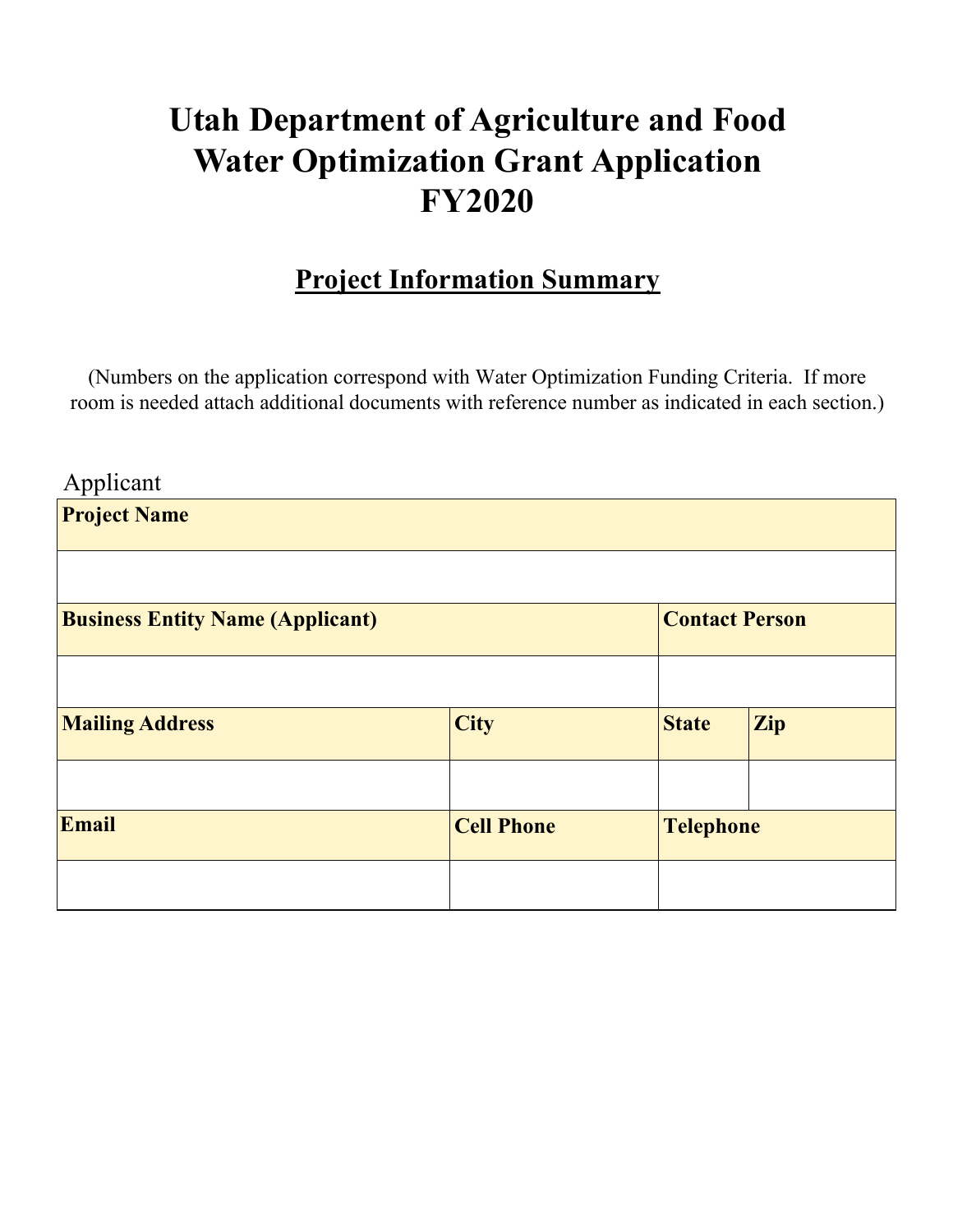#### **Explain how project meets water optimization goals, can be replicated, and beneficiaries.**

(1) Describe how project meets water optimization goals

(2) Scalability: describe how project can be replicated

(3) Beneficiaries: describe who will benefit from project (producer, adjacent landowners, producers within watershed, recreation users, environmental users and others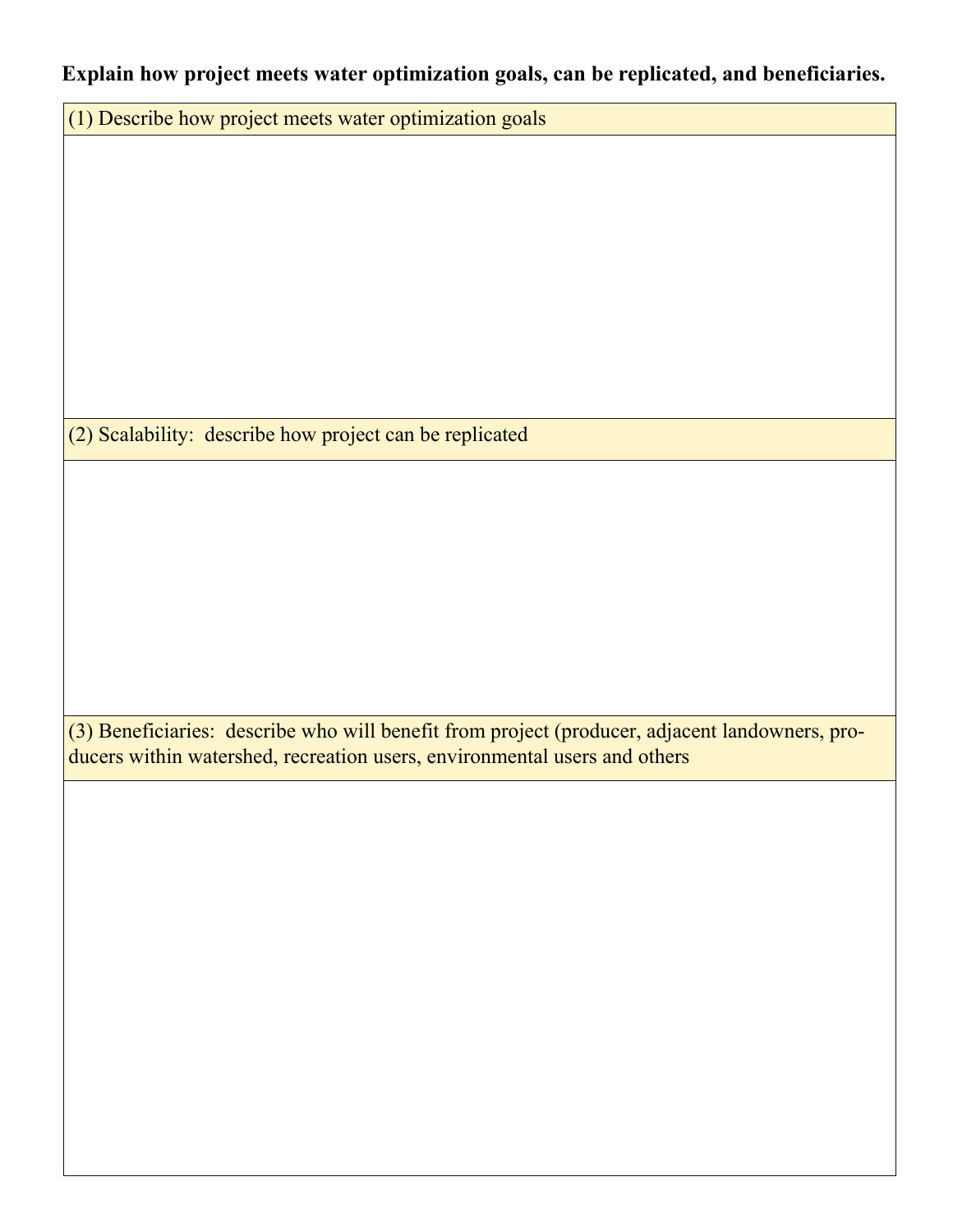### **Project Description**

(4) Project design description (add copy of design attachment 1)

| $(5)$ Planner (name)                            |                             | Company (NRCS, PE, UDAF planner, etc.) |               |  |                              |  |
|-------------------------------------------------|-----------------------------|----------------------------------------|---------------|--|------------------------------|--|
|                                                 |                             |                                        |               |  |                              |  |
| $(6)$ Total Project Cost $(7)$ Amount Requested |                             |                                        | Other funding |  | Percent cost share           |  |
|                                                 |                             |                                        |               |  |                              |  |
| $(8)$ Estimated completion date                 |                             |                                        |               |  |                              |  |
| (9) Funding Partner Contribution (General)      |                             |                                        |               |  |                              |  |
| Contributors                                    | <b>In-Kind Contribution</b> |                                        |               |  | <b>Monetary Contribution</b> |  |
| Private                                         |                             |                                        |               |  |                              |  |
| <b>State Government</b>                         |                             |                                        |               |  |                              |  |
| No In-Kind Allowed<br><b>Federal Government</b> |                             |                                        |               |  |                              |  |
| <b>Total Funds</b>                              |                             |                                        |               |  |                              |  |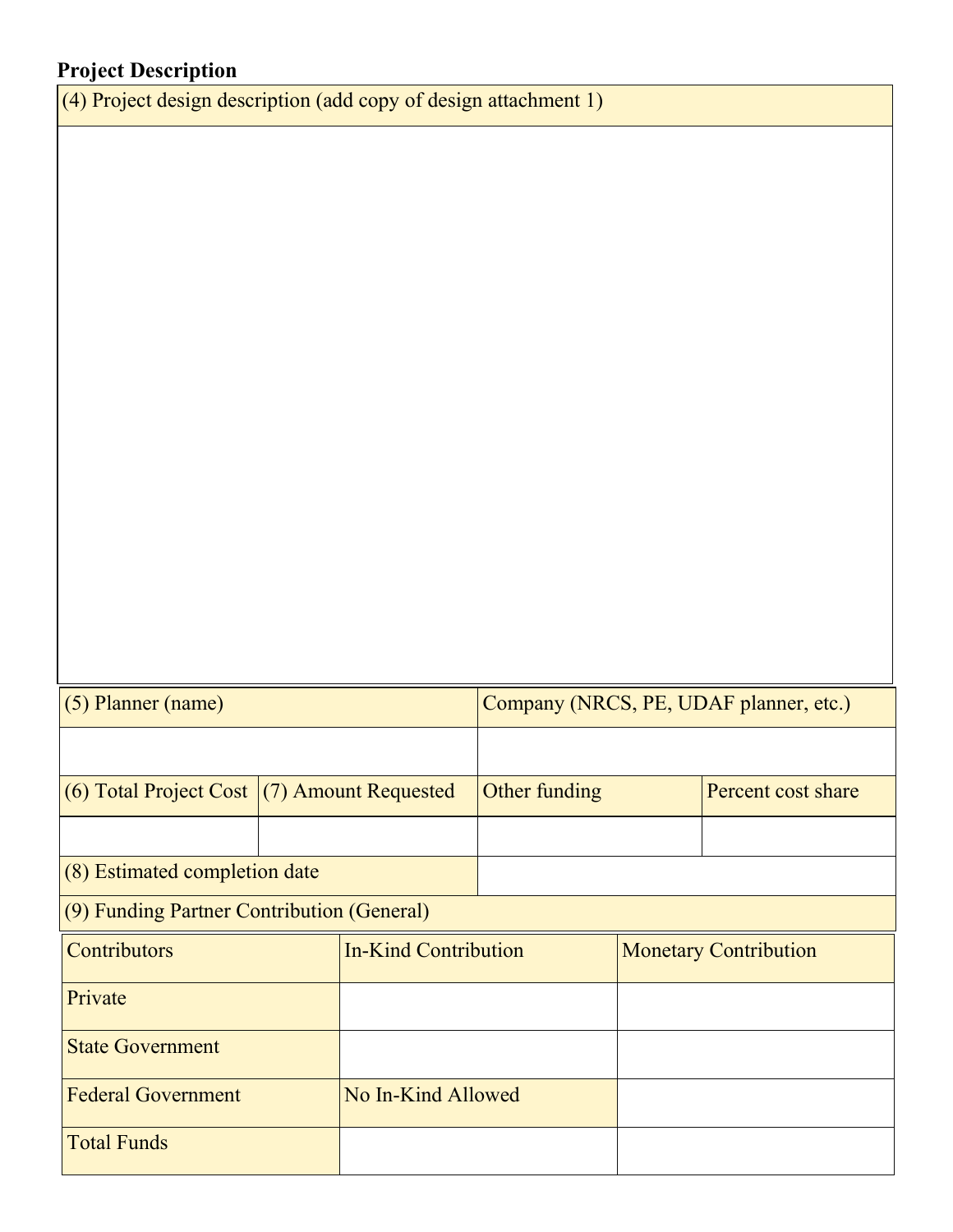| (9) Funding Partner Contribution (Detailed)                                          |  |                             |  |  |                              |  |               |
|--------------------------------------------------------------------------------------|--|-----------------------------|--|--|------------------------------|--|---------------|
| Contributors                                                                         |  | <b>In-Kind Contribution</b> |  |  | <b>Monetary Contribution</b> |  |               |
|                                                                                      |  |                             |  |  |                              |  |               |
|                                                                                      |  |                             |  |  |                              |  |               |
|                                                                                      |  |                             |  |  |                              |  |               |
|                                                                                      |  |                             |  |  |                              |  |               |
|                                                                                      |  |                             |  |  |                              |  |               |
|                                                                                      |  |                             |  |  |                              |  |               |
|                                                                                      |  |                             |  |  |                              |  |               |
| $(10)$ % of water savings Project acres $(11)$ Cost per CFS of acre foot             |  |                             |  |  |                              |  | Cost per acre |
|                                                                                      |  |                             |  |  |                              |  |               |
| (12) Production records (ton, and/or bushel per acre, etc.)<br>$\text{Crop type}(s)$ |  |                             |  |  |                              |  |               |
|                                                                                      |  |                             |  |  |                              |  |               |
| (13) Describe current water measurement methods (attach records as attachment 3)     |  |                             |  |  |                              |  |               |
|                                                                                      |  |                             |  |  |                              |  |               |
|                                                                                      |  |                             |  |  |                              |  |               |
|                                                                                      |  |                             |  |  |                              |  |               |
|                                                                                      |  |                             |  |  |                              |  |               |
|                                                                                      |  |                             |  |  |                              |  |               |
|                                                                                      |  |                             |  |  |                              |  |               |
|                                                                                      |  |                             |  |  |                              |  |               |
|                                                                                      |  |                             |  |  |                              |  |               |
|                                                                                      |  |                             |  |  |                              |  |               |
|                                                                                      |  |                             |  |  |                              |  |               |
|                                                                                      |  |                             |  |  |                              |  |               |
|                                                                                      |  |                             |  |  |                              |  |               |
|                                                                                      |  |                             |  |  |                              |  |               |
|                                                                                      |  |                             |  |  |                              |  |               |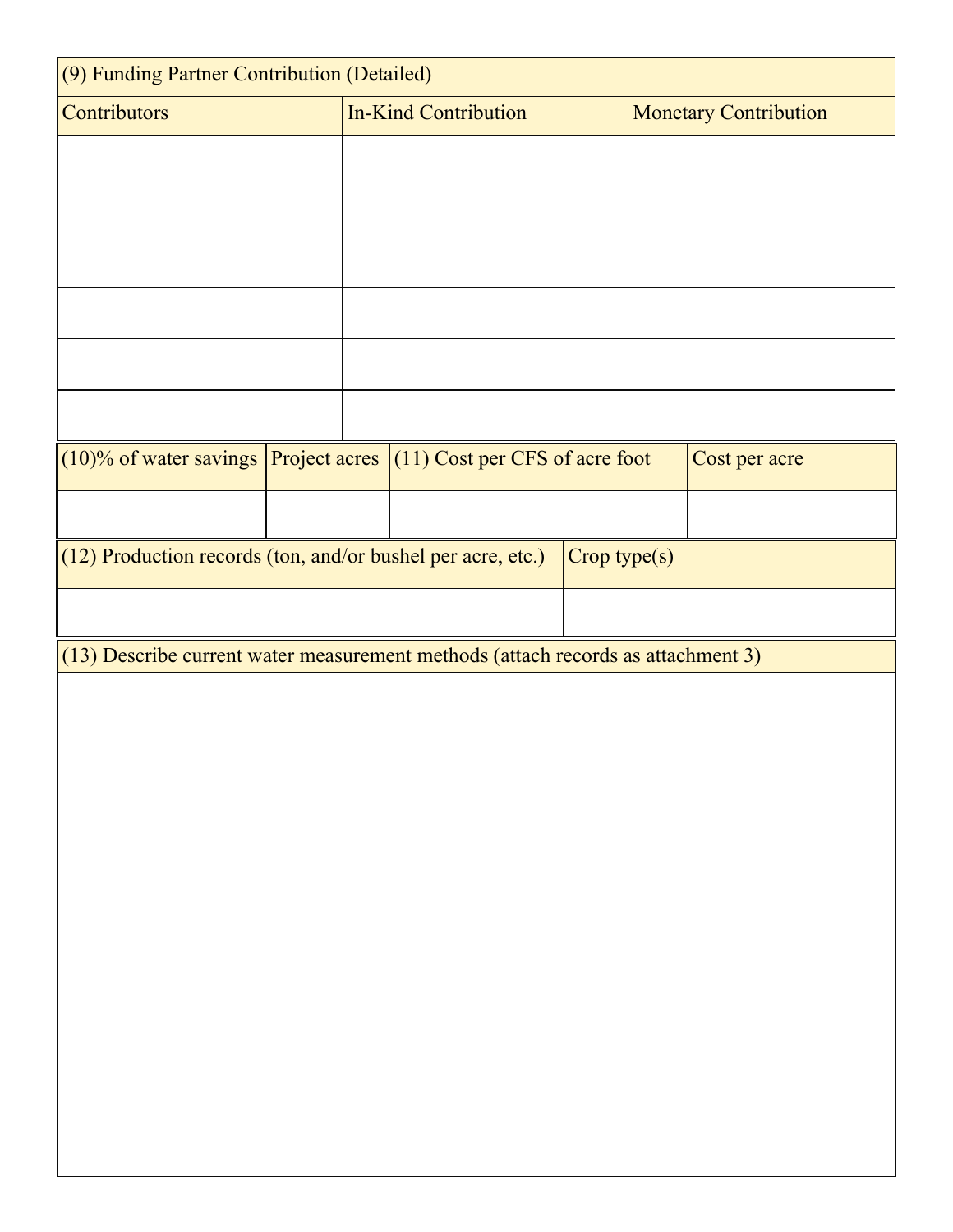| (14) Describe new project water measurement methods/equipment (attach any additional infor- |              |                         |  |  |  |  |
|---------------------------------------------------------------------------------------------|--------------|-------------------------|--|--|--|--|
| mation and pictures as attachment 4)                                                        |              |                         |  |  |  |  |
|                                                                                             |              |                         |  |  |  |  |
|                                                                                             |              |                         |  |  |  |  |
|                                                                                             |              |                         |  |  |  |  |
|                                                                                             |              |                         |  |  |  |  |
|                                                                                             |              |                         |  |  |  |  |
|                                                                                             |              |                         |  |  |  |  |
|                                                                                             |              |                         |  |  |  |  |
|                                                                                             |              |                         |  |  |  |  |
|                                                                                             |              |                         |  |  |  |  |
|                                                                                             |              |                         |  |  |  |  |
|                                                                                             |              |                         |  |  |  |  |
| (15) Map of project area and location within the state (attachment 5)                       |              |                         |  |  |  |  |
| (16) County                                                                                 | 12 digit HUC | Water Right area number |  |  |  |  |
|                                                                                             |              |                         |  |  |  |  |
|                                                                                             |              |                         |  |  |  |  |
| (17) Producer performance information, agency and contact person information (attachment 6) |              |                         |  |  |  |  |
|                                                                                             |              |                         |  |  |  |  |
|                                                                                             |              |                         |  |  |  |  |
|                                                                                             |              |                         |  |  |  |  |
|                                                                                             |              |                         |  |  |  |  |
|                                                                                             |              |                         |  |  |  |  |
|                                                                                             |              |                         |  |  |  |  |
|                                                                                             |              |                         |  |  |  |  |
|                                                                                             |              |                         |  |  |  |  |
|                                                                                             |              |                         |  |  |  |  |
|                                                                                             |              |                         |  |  |  |  |
|                                                                                             |              |                         |  |  |  |  |
|                                                                                             |              |                         |  |  |  |  |
| (18) Describe water quality benefit                                                         |              |                         |  |  |  |  |
|                                                                                             |              |                         |  |  |  |  |
|                                                                                             |              |                         |  |  |  |  |
|                                                                                             |              |                         |  |  |  |  |
|                                                                                             |              |                         |  |  |  |  |
|                                                                                             |              |                         |  |  |  |  |
|                                                                                             |              |                         |  |  |  |  |
|                                                                                             |              |                         |  |  |  |  |
|                                                                                             |              |                         |  |  |  |  |
|                                                                                             |              |                         |  |  |  |  |
|                                                                                             |              |                         |  |  |  |  |
|                                                                                             |              |                         |  |  |  |  |
|                                                                                             |              |                         |  |  |  |  |